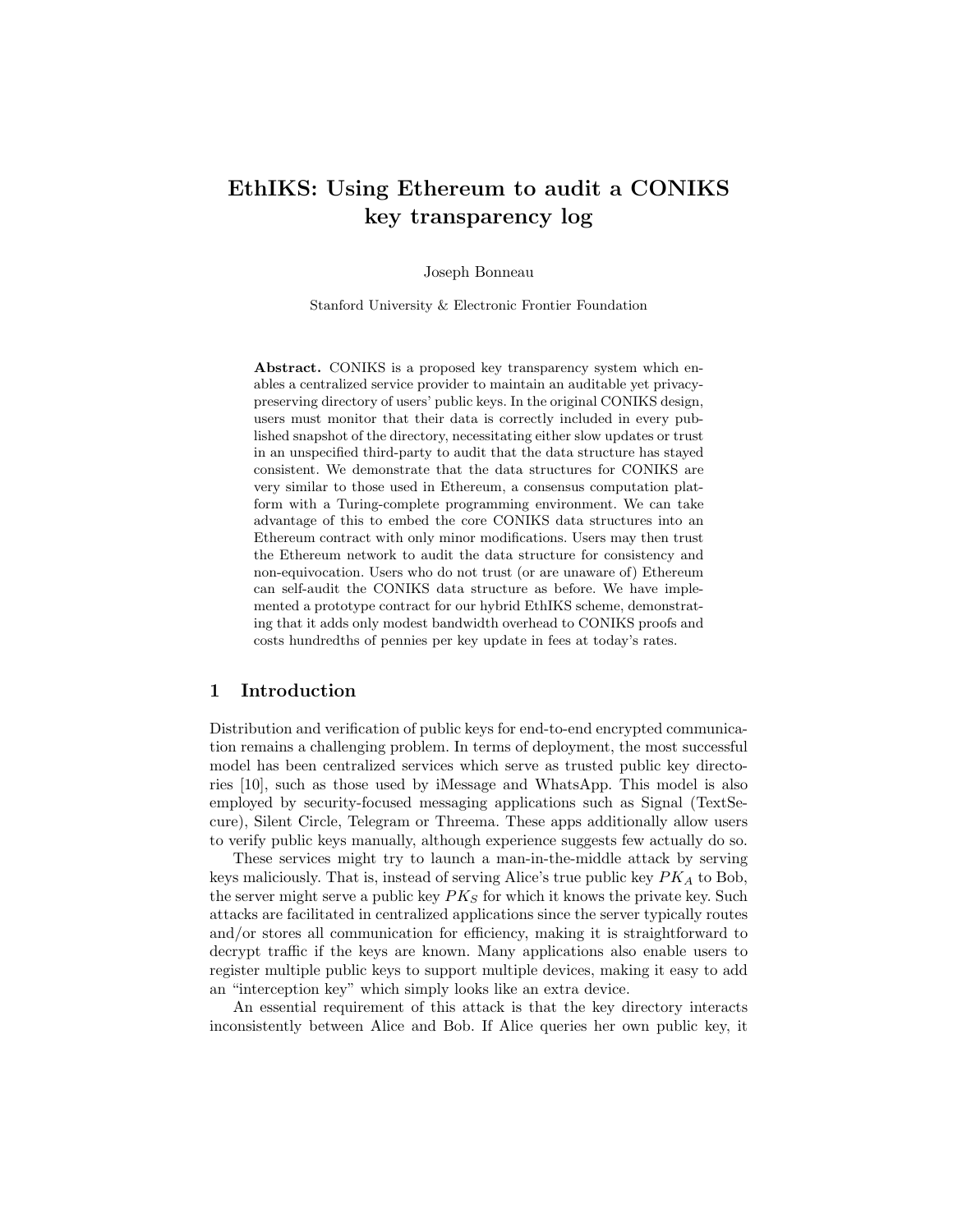should respond with the correct result or else Alice's device may automatically detect the attack (since it knows which public keys it has uploaded). A key server with global consistency would therefore be a significant security upgrade: as long as Alice verifies that her own entry in the directory is correct, she can be sure that she is not being attacked. Furthermore, if Bob trusts that Alice is regularly monitoring her own entry, Bob can accept whatever public keys the directory returns for Alice and trust that she will detect if an attack has taken place. While this setup will only detect attacks (without preventing them), it is far more lightweight for users than manually verifying all public keys out-of-band.

CONIKS [\[7\]](#page-10-1) (CONsistent Identity Key Service) is a concrete proposal for a key server with consistency while also protecting users' privacy. This approach is currently being adapted by Google and Yahoo! for use in their prototype endto-end encrypted email systems. The key data structure in CONIKS is a signed hash chain of roots of Merkle prefix trees.

Ethereum [\[11\]](#page-10-2) is a "secure decentralized transaction ledger." Inspired by Bitcoin [\[9\]](#page-10-3), Ethereum adds support for long-lived, stateful "contracts" with a Turing-complete scripting language. Under the hood, Ethereum uses data structures similar to CONIKS, including a blockchain with snapshots of the entire Ethereum system using Merkle Patricia trees to store the state of each contract.

These similarities are not coincidental. While the two systems were designed for very different purposes, both require a globally consistent data structure supporting efficient updates and proofs of inclusion. In this paper we show that, with minor modifications, a CONIKS directory can be "wrapped" inside an Ethereum contract in a hybrid scheme we call EthIKS. This allows it to piggyback on Ethereum's consensus protocol to prevent equivocation, potentially obviating the need for a separate gossip protocol to ensure consistency. It also enables increased efficiency for clients willing to trust the Ethereum network.

We have implemented a prototype Ethereum contract to measure the cost of EthIKS both in terms of transaction fees paid to the Ethereum network ("gas") and bandwidth overhead compared to the original CONIKS design.

#### 2 CONIKS overview

We provide a brief overview of CONIKS here [\[7\]](#page-10-1). The key data structure in CONIKS is a chain of directory snapshots, or signed tree roots (STRs). Each STR commits to the entire directory, which is a binary Merkle prefix tree containing the current mapping from users to public keys.

Merkle prefix trees The tree in CONIKS maps arbitrary indices<sup>[1](#page-1-0)</sup> to data. It is a radix tree; each branch of the tree represents either a "0" or "1" in the binary representation of an index. Each leaf of the tree stores data mapped to the index represented by its complete path from the root. To reduce the length of paths in the tree, subtrees with only one non-null leaf are collapsed into a single leaf

<span id="page-1-0"></span> $1$  The term "key" is avoided to prevent confusion with cryptographic keys.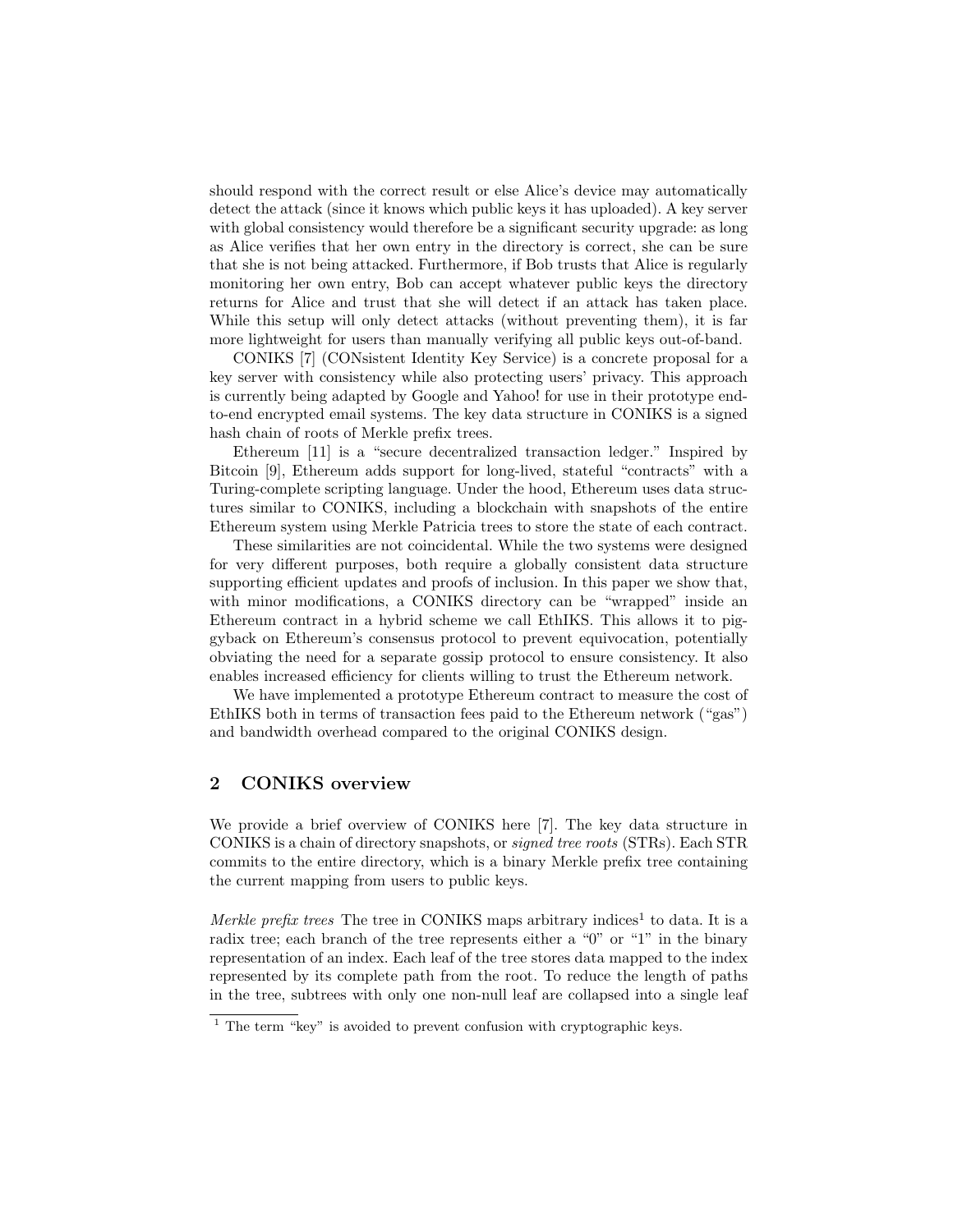marked with the unique suffix of this single non-null index. The data structure is authenticated in that each non-leaf node includes the hash of its children. The root of the tree thus uniquely commits to the entire data structure, assuming the hash used is collision-resistant [\[8\]](#page-10-4).

Private bindings To ensure privacy, CONIKS generates the index for each user's data using a verifiable unpredictable function (VUF). The CONIKS provider generates a VUF private key which can be used to deterministically derive the index for any username and provide a publicly-verifiable proof that this index was generated correctly. Furthermore, each leaf in the CONIKS tree stores a commitment to a user's data rather than the data itself. Thus, to verify a (username, data) binding in the CONIKS tree, one must verify both that that the index produced by the VUF for that username is present in the tree and that the commitment at that leaf commits to the claimed data. Without the VUF proofs or commitment randomness, the CONIKS tree reveals no information about any usernames or their data beyond the number of users in the tree.<sup>[2](#page-2-0)</sup>

Key binding proofs To communicate in CONIKS, Alice requests Bob's key binding from the CONIKS provider as of the latest STR. The provider responds with Bob's key data, a Merkle proof of inclusion in the STR's tree root, the VUF proof of Bob's index and the randomness to open the commitment to Bob's data.

Non-equivocation To assure that all users see a consistent version of the CONIKS tree, the root is included in a chained sequence of STRs. Each STR commits to the hash of the previous version of the tree (and hence the entire history of the directory) as well as a timestamp and other metadata, and is signed by the CONIKS provider. While the CONIKS provider is able to sign two inconsistent versions of the tree, if they are ever discovered this will provide non-repudiable proof that the provider is malicious. To discourage such equivocation, the original CONIKS proposal assumes that users will participate in a gossip protocol to share STRs they have observed. It also suggests that STRs might be embedded in an external append-only log such as the Bitcoin blockchain.

Key updates and revocation By default, the CONIKS provider can change a user's key binding at any time. This enables recovery from lost or stolen keys by traditional backup authentication means such as password reset questions or telephone helplines. Optionally, CONIKS users may request that their leaf be marked with a *strict* flag meaning that updates must be signed by a designated user-controlled key. This option enables preventive (rather than purely detective) defense against unauthorized key changes, at the price of burning the username forever if the update key is lost. There is no special notion of revocation of CONIKS: the old key is simply replaced in the next version of the tree.

<span id="page-2-0"></span><sup>&</sup>lt;sup>2</sup> The number of valid users in the system can be obscured by adding dummy users at random indices with random data, which will be indistinguishable from real users.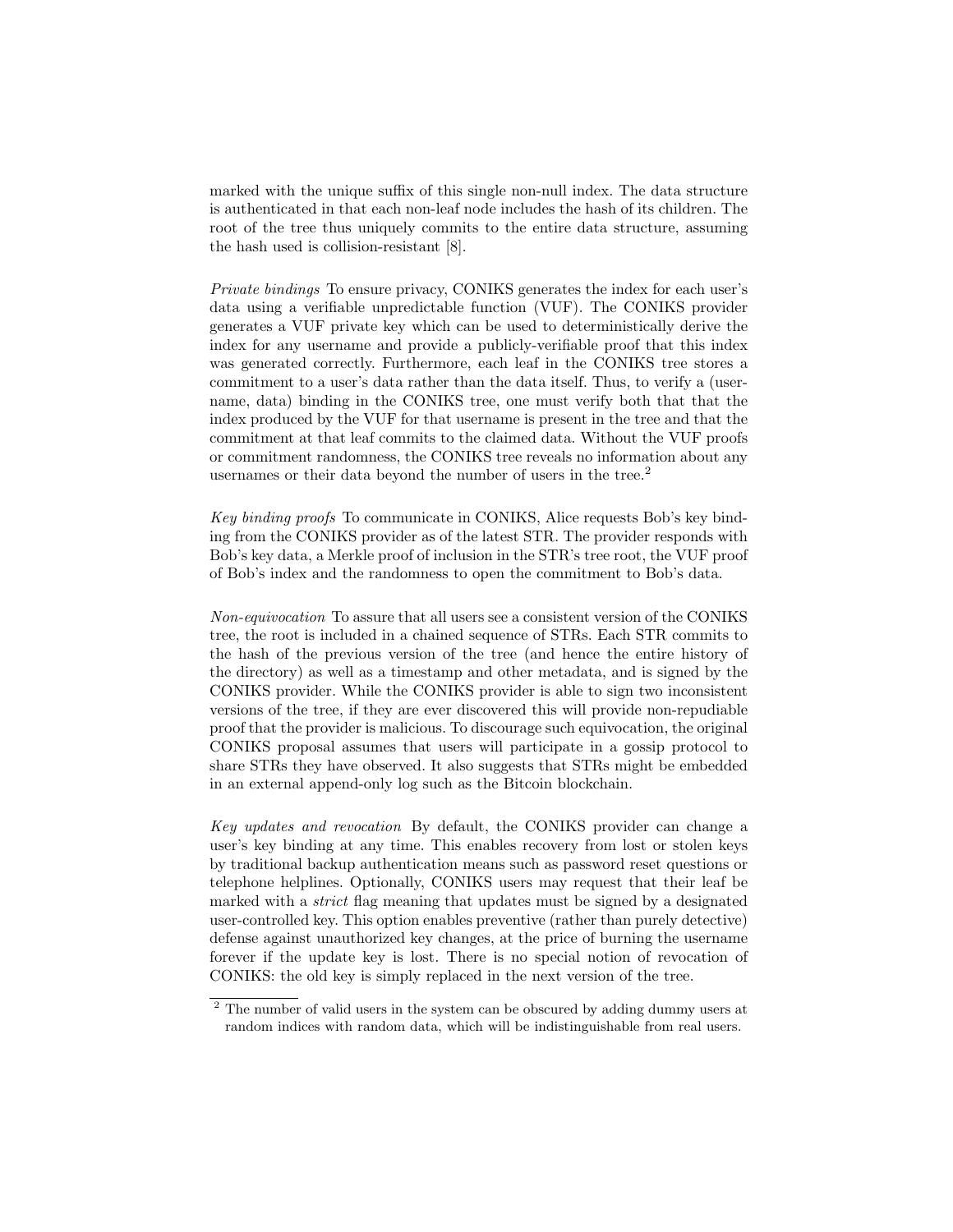Auditing and monitoring Each CONIKS user audits the provider for consistency, checking that each STR forms a chain and potentially checking for equivocation with third parties (i.e. gossip). Auditing can also be done by any third-party. Each user also monitors their own entry in the tree for correctness based on the key changes they have actually requested from the server. If an unexpected key change occurs, the user's software should show a warning message.[3](#page-3-0)

Efficiency considerations In the process of auditing and monitoring, each user must download every STR from the server and check that their binding is correctly included. While these checks are all logarithmic in the number of users, if STRs are issued frequently users must download and verify a large number of signatures. However, if STRs are issued slowly, the time to add a new key binding (or equivalently, revoke an old one) will be long. The original CONIKS proposal suggested STRs being issued on the order of hours, with a secondary system of auditable "promises" to include data in the next STR to enable faster enrollment (similar to signed certificate timestamps in Certificate Transparency [\[4\]](#page-10-5)).

In development at Google and Yahoo!, promises were scrapped in favor of faster STR updating times. To mitigate the cost of verifying that a user's binding has stayed consistent in  $n$  consecutive STRs, an update count is added to each leaf, enabling users to simply verify that their update count was not incremented at in the most recent STR. However, this assumes the existence of third party auditors to verify that update counts are incremented if and only if the committed data is actually changed.

Our goal in wrapping CONIKS in an Ethereum contract is to maintain the advantages of frequent STRs, while relying on the Ethereum network to audit that update counts are incremented correctly. We also use Ethereum to gain confidence in non-equivocation.

#### 3 Ethereum overview

While it is often described as being "like Bitcoin with a Turing-complete scripting language," Ethereum [\[11\]](#page-10-2) is perhaps more accurately described as a consensus computer. Unlike Bitcoin, in which each block contains a set of transactions updating an implicit global state, each block in the Ethereum blockchain explicitly commits to the complete state of the system which includes both user accounts and contracts, which represent a running process in the system with code, memory state and a monetary balance. Each contract's code describes an API which users of the system can call to cause the contract to execute some code which may update its state and/or transmit money to other contracts or users. An API call is called a transaction. Transactions must be signed by a specific sender and may contain a payment and an arbitrary amount of data.

<span id="page-3-0"></span><sup>&</sup>lt;sup>3</sup> Note that in CONIKS, warning messages are only intended when the user's own key has changed unexpectedly at the server. If their peer's keys change, this is ignored as it is assumed the peer will monitor this change themselves.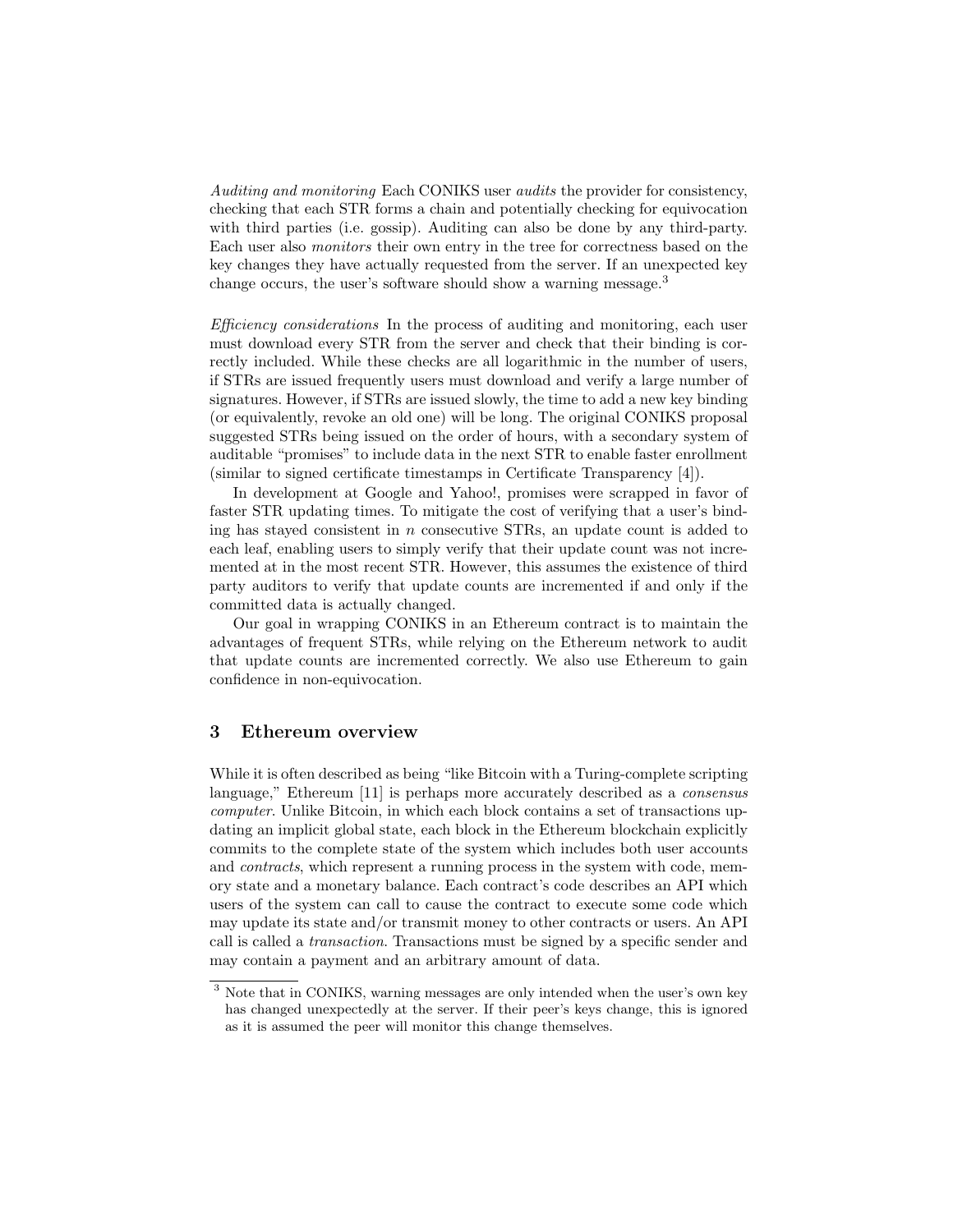A simple example is a game of chess between strangers with a binding monetary bet. A contract representing a chess game can be sent to the network. Its code should initialize the contract state to represent an empty board and no players. Two players may then join by sending a message to the contract along with a deposit equal to the betting stake. While the game is underway, the deposits will be owned by the contract itself. Each player will then submit moves in turn, with the contract updating the board after each move and rejecting any invalid moves. When one player wins the game, the contract would then send its entire value to the winner and close.[4](#page-4-0)

Programming Ethereum contracts correctly has already proven quite subtle [\[2\]](#page-10-6), requiring defensive programming and extensive sanity checks to ensure no API calls can corrupt the contract state. For example, in the chess game, the contract must implement a timeout rule where players lose by default if they don't submit a move within a required time, to avoid simply stalling a lost game forever (sometimes called a "rage quit").

Contract fees The state of every contract in the system (as well as each user account) must be tracked by every miner. Every miner must also validate all transactions in every block to see that they execute each contract's code correctly and update the global state accordingly. This presents an obvious denial-of-service avenue as contracts may contain infinite loops, allocate an arbitrary amount of storage, or perform other resource-intensive computations. Thus, every instruction executed requires a fee, referred to as gas. Gas is the same currency used for sending value between users and/or contracts in the system; it is simply called gas when it is being used to pay for executing a transaction.

At prices planned for the "Homestead" Ethereum release, simple instructions (e.g. addition) cost 2–10 gas whereas more complex instructions may cost significantly more (e.g. computing a SHA-3 hash costs 30 gas). Writing to storage is particularly costly, at 20,000 gas per 256-bit word. Any transaction must send sufficient gas to pay for all of the instructions executes. If a contract runs out of gas while executing a transaction, execution halts with all changes to the state undone and the gas being kept by the miners. Thus it is critical both to write programs which are efficient in their gas costs and to ensure transactions contain sufficient gas to pay for the instructions they execute.

Storage model Each block in the Ethereum blockchain contains a "Merkle Patricia tree" with the state of each contract and user account stored in the leaves. Each contract or user account is represented by a unique 160-bit address (either the hash of the user's public key or a hash of the contract's code plus a nonce). Unlike the prefix tree used in CONIKS, in Ethereum the Patricia tree is 16-ary (hexary), although the suffix-compression is similarly applied.

Each leaf contains a hash of that addresses state, including its current balance within the system. For addresses representing contracts (as opposed to simply

<span id="page-4-0"></span><sup>&</sup>lt;sup>4</sup> In Ethereum parlance, the contract closes by calling a special SUICIDE opcode which enables the network to permanently delete its storage.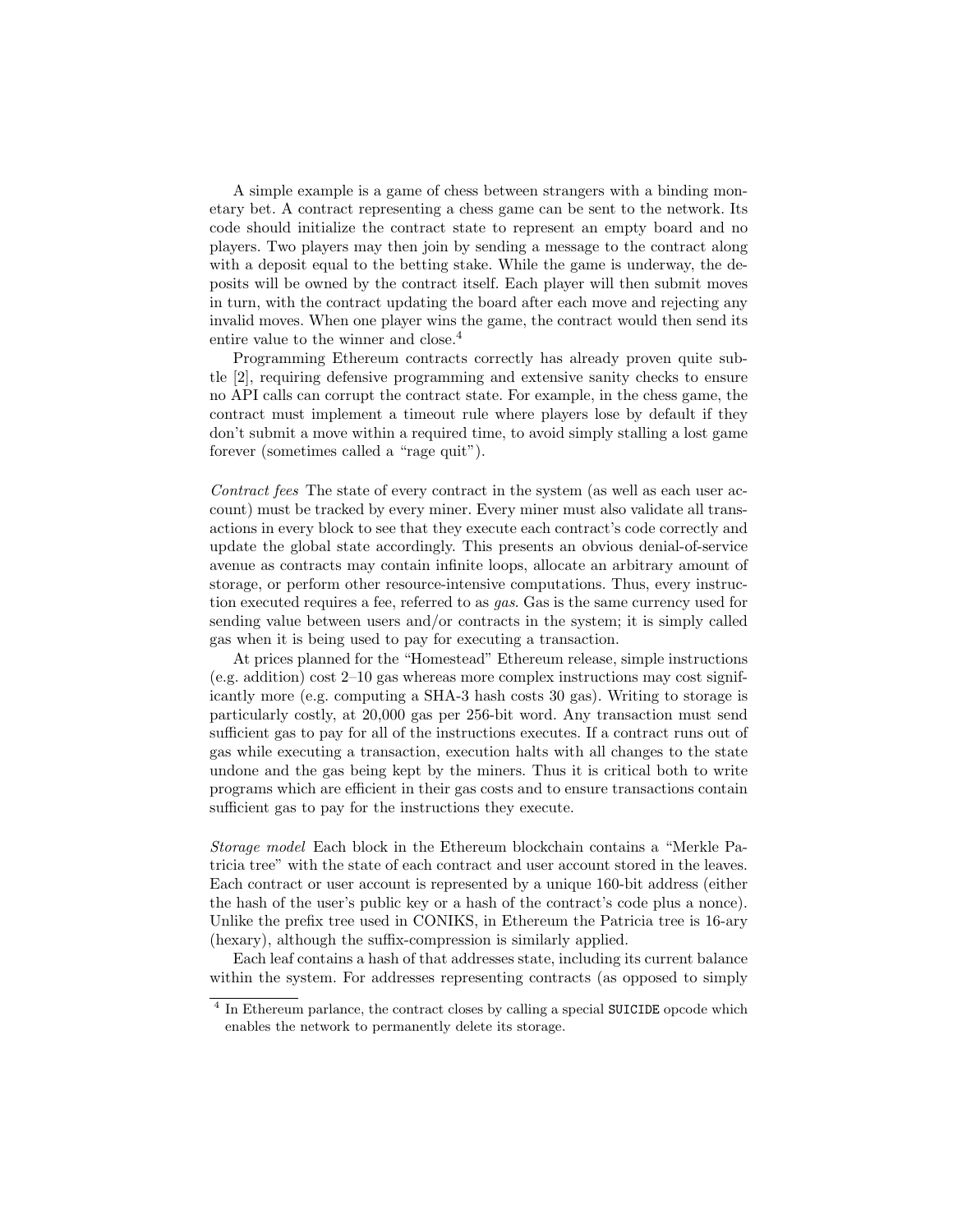user accounts) the state also includes the root of a Merkle Patricia tree representing that contract's persistent storage. The storage model is very simple: each contract has a memory space of  $2^{256}$  256-bit words, each representing a 256-bit address. The contract's storage is thus a function  $\{0,1\}^{256} \rightarrow \{0,1\}^{256}$ . Leaves are inserted into the tree for any address with a non-zero word stored; addresses which are not in the storage tree are interpreted to have a value of 0.

This storage model makes implementing hash tables extremely simple in Ethereum: the value v associated to a key  $k$  is simply stored at the memory address  $H(k)$ , with the storage tree handling this efficiently under the hood. Most high-level Ethereum languages (including Solidity) expose this  $\{0, 1\}^{256} \rightarrow$  ${0,1}^{256}$  map as a built-in type.

#### 4 EthIKS

Given the contract execution model of Ethereum, we can implement a close variant of CONIKS. The goal will be to ensure EthIKS is as secure as CONIKS for clients which ignore Ethereum completely and interact directly with the EthIKS log, while Ethereum-aware clients will gain greater trust and efficiency.

Core data structure EthIKS implements the core data structure of CONIKS, the tree mapping user indices to user data, in the persistent storage of a single Ethereum contract. This contract allows the service provider to update the tree by sending messages from a designated address. The service provider can send the contract an index  $i$  and a commitment  $c$ , which will then be stored (or updated) in the tree by simply writing the value  $c$  to memory address  $i$ . These values will be the VUF-derived private index for a given user and the commitment to the user's public-key data. A side-effect of this design is that the Ethereum blockchain will contain a record of each update to the tree, something that is not normally published in CONIKS.

Key bindings As in plain CONIKS, a key binding will include the VUF proof that an index  $i$  corresponds to a username  $u$ , as well as the randomness required to open the commitment  $c$  to the user's data. Because these values are now stored in an Ethereum contract rather than a separate CONIKS-specific prefix tree, the key binding must include the proof that the address  $c$  has the value  $i$  in the contract's persistent storage. This is simply a proof-of-inclusion for the contract's storage tree plus a proof-of-inclusion that this storage tree is currently mapped to the contract as of the most recent block in the Ethereum block chain. Notice that each Ethereum block is effectively a signed tree root (STR) in EthIKS.

Backwards-compatible proofs To maintain the normal CONIKS interface for clients which wish to ignore Ethereum, the provider still publishes signed tree roots after every update to the tree. In EthIKS the tree root to be signed is the root of the Merkle Patricia tree representing its EthIKS contract's storage after each update. These tree roots are implicitly "signed" by the Ethereum network through their inclusion in a block. The provider additionally signs the tree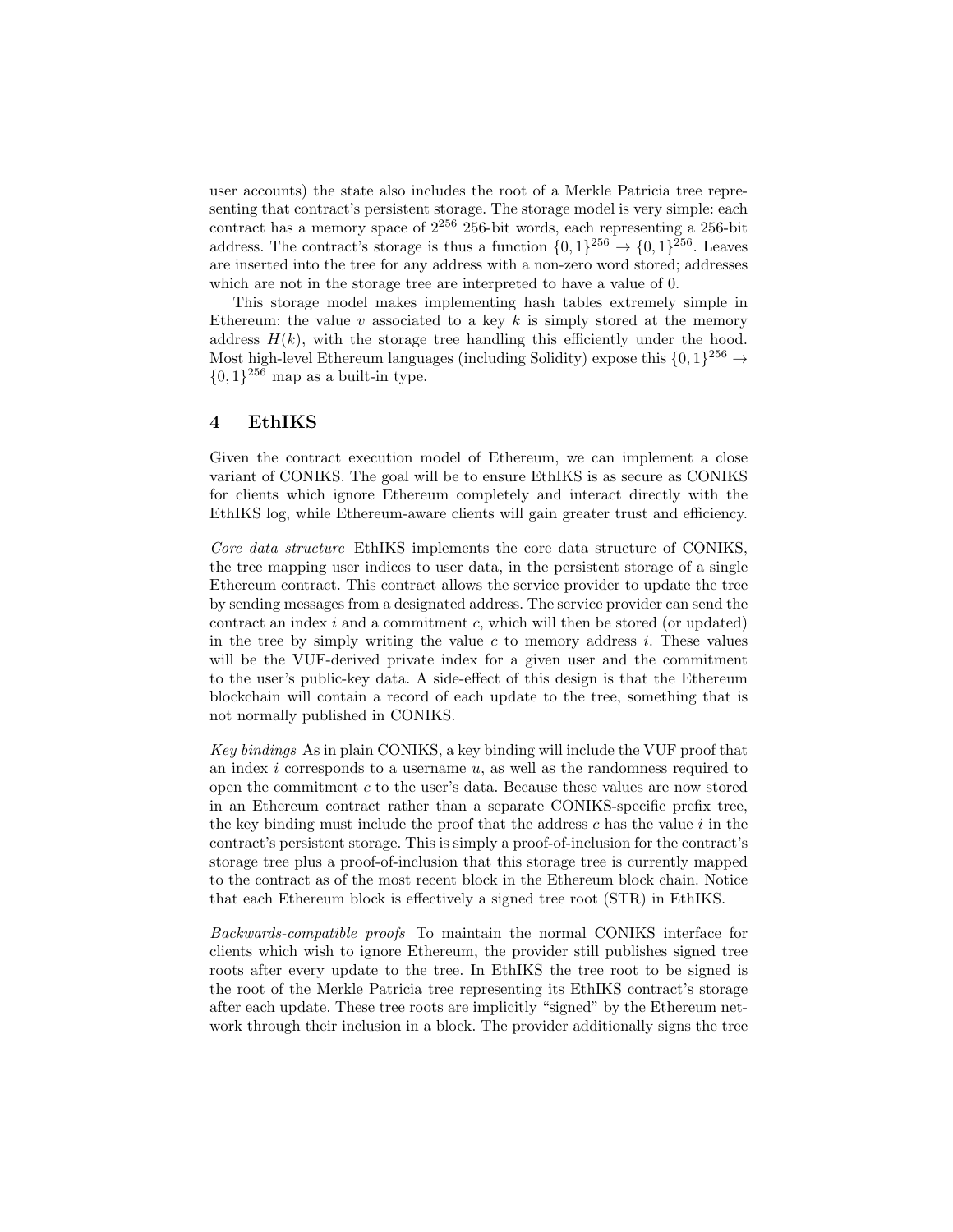root, combined with a pointer to the previous version of the tree and publishes this chain of signatures separately. For non-Ethereum-aware clients, this chain of signed roots functions exactly as in plain CONIKS.

Update frequency In CONIKS, the tree is updated (by publishing a new  $STR$ ) at a provider-chosen frequency. In EthIKS, the tree can be updated in every Ethereum block. The Ethereum block frequency, targeted currently at one block per 13 seconds, is a lower-bound on the epoch length.[5](#page-6-0) The provider may choose to sign the tree less frequently than once per block to reduce the length of its owned chain of signed tree roots. Legacy clients would only see updated versions at this slower rate. However, Ethereum-aware clients would see new updates rapidly (and may rapidly update their own entries).

Update counts The EthIKS contract maintains an update counter for each index in the tree. Any update to this index's data must increments the counter; the contract's code which allows no other API for updating the tree. The benefit of this counter is that Ethereum-aware clients can be sure that their data in the tree has not changed if their counter has not changed, allowing them to skip monitoring every version of the tree and simply check the counter value in the most recent version of the tree.

User-controlled addresses EthIKS supports a comparable feature to CONIK's strict mode: each leaf in the tree has an associated owner (by default the service provider) which is the only address allowed to send updates to this leaf in the tree. Updates may include changing the owner; the provider must do this initially to create a new leaf and then transfer control to its owner if requested. Security-conscious users may request the service provider change their leaf's owner address to a public key of their choosing.

Unlike in CONIKS, users who opt for control of their own leaf can then update it directly by communicating with the Ethereum contract themselves, they no longer need to route updates through the service provider. However, if they update their data and don't send the commitment randomness to the provider, the provider can no longer answer queries about this user's public key.

Revoked usernames EthIKS also retains CONIKS' ability to permanently remove a user's data by replacing it with a special *tombstone* value. In EthIKS, tombstoned users simply have their owner set to a dummy address for which the private key clearly does not exist (e.g. the public key whose hash equals zero). Note that this is not the same as setting a user's data to be zero; this removes their data from the tree but enables this username to be later reincarnated.

#### 5 Implementation and costs

We have implemented a prototype of EthIKS by modifying the prototype CONIKS implementation [\[7\]](#page-10-1) and writing an Ethereum contract to handle the core tree

<span id="page-6-0"></span> $\frac{5}{5}$  Currently, the mean time between blocks is about 50% higher due to network latency.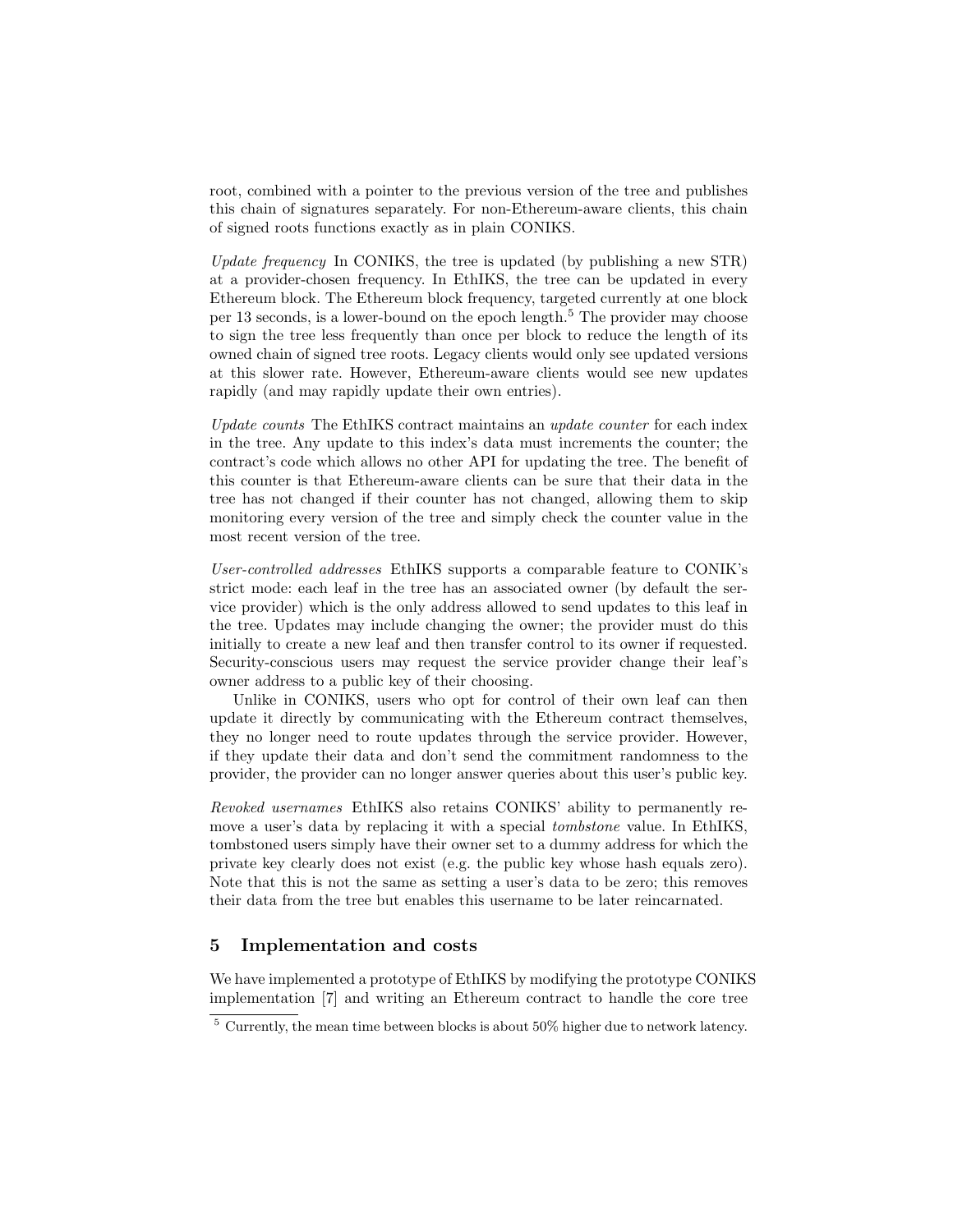<span id="page-7-0"></span>

|                  | gas cost |       |       |           |  |
|------------------|----------|-------|-------|-----------|--|
| operation        | gas      | ether | mBTC  | US dollar |  |
| create tree      | 367535   | 3.675 | 1.838 | 0.0036    |  |
| insert new user  | 42042    | 0.420 | 0.210 | 0.0004    |  |
| update mapping   | 12042    | 0.120 | 0.060 | 0.0001    |  |
| delete user data | 12042    | 0.120 | 0.060 | 0.0001    |  |
| change ownership | 17382    | 0.174 | 0.087 | 0.0002    |  |
| tombstone user   | 17382    | 0.174 | 0.087 | 0.0002    |  |

Table 1: Transaction fees (gas costs) for different update types in EthIKS, along with the current price in ether (the base currency of Ethereum), millibitcoin (mBTC), and US dollars as of January 2016 exchange rates and the default gas price of 1 gas =  $5 \cdot 10^{-8}$  ether. Ethereum transactions also incur an overhead cost of 21,000 gas, but this can be amortized by batching multiple updates in a single transaction so we ignore it here.

updates. The EthIKS contract is contains fewer than 100 SLOC in Solidity, Ethereum's most popular high-level language for writing smart contracts. The contract exposes only a single API call (besides the constructor), updateMappings which takes a list of indices, data values, and (possibly null) addresses. Each index is updated to the new data value and its counter incremented after checking that the owner of this index is the party sending the message.

Gas costs The transaction costs (in gas) of updating the EthIKS tree through the EthIKS contract are listed in Table [1.](#page-7-0) These are based on our Solidity implementation, a hand-coded byte code might achieve better efficiency. The main cost in all operations is writing to permanent storage; the current implementation of Solidity invokes several writes at 100 gas each for every update to the tree. Still, the contract costs on the order of hundredths of pennies per update to the tree. At current rates, these costs would be significant for a large provider, which might be required to handle millions of key updates per day (costing tens of thousands of dollars in gas). However, we note that the future value of gas (and ether) is very difficult to project. The current Ethereum network (Frontier) would not handle a provider with billions of users due to limits on the size and number of transactions per block, but these limits are expected to be increased in the future as Ethereum scalability improves.

Bandwidth costs EthIKS re-uses the same construction for the VUF and hash commitment as plain CONIKS does. In our prototype implementation, we use the elliptic-curve based VUF and signature scheme (EC-Schnorr) proposed with CONIKS (CONIKS also can be implemented with RSA or BLS, but we ignore these to match the cryptography used in Ethereum). We consider two cases for EthIKS: clients which trust the Ethereum network and clients which ignore the Ethereum network (legacy clients). We simulated the same scenario used as a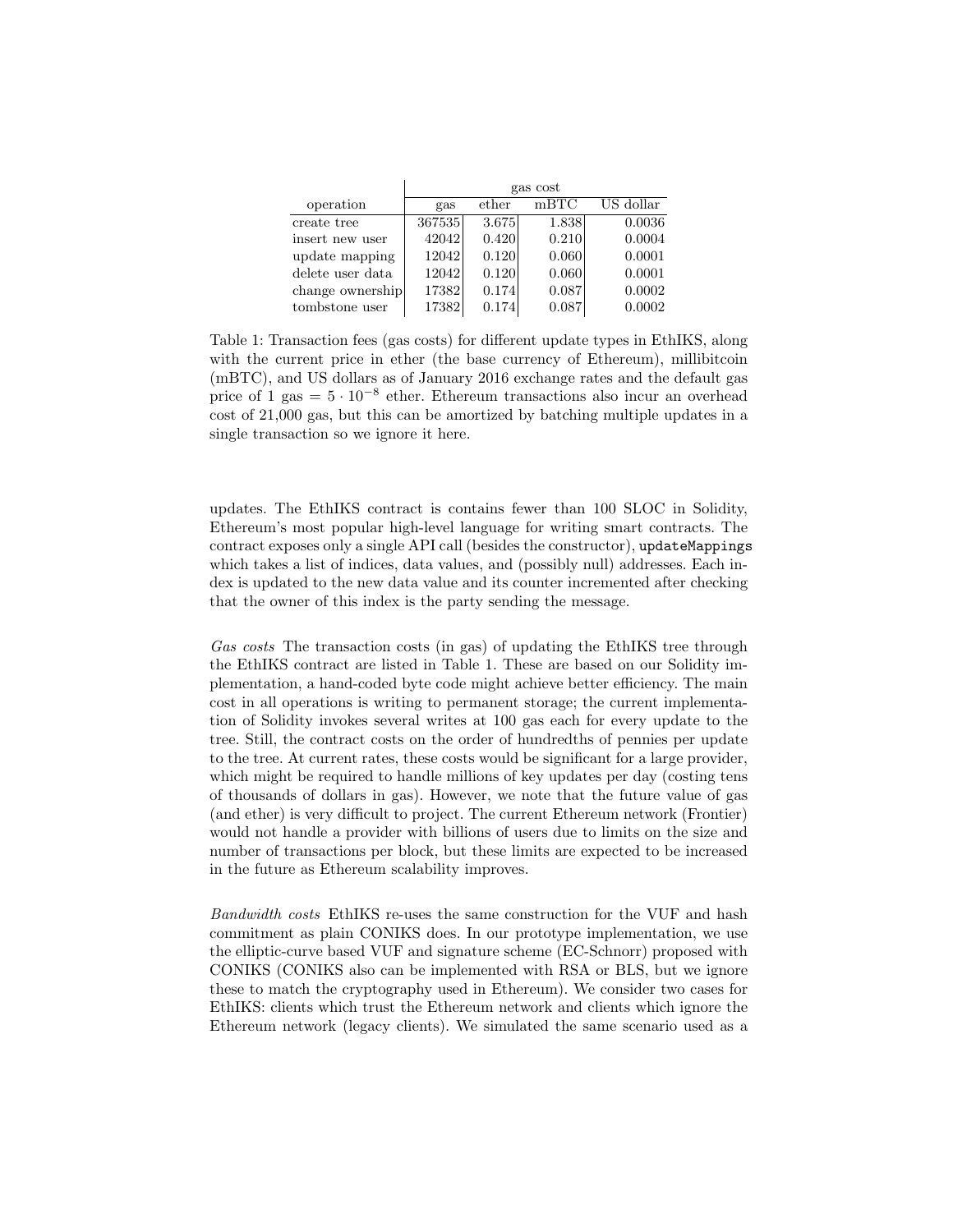benchmark in CONIKS:  $N = 2^{32}$  total users,  $n = 2^{21}$  user updates per epoch and k epochs per day.

For legacy clients, the performance is asymptotically equivalent to that of plain CONIKS. Each binding proof requires verifying one path in the tree, one VUF, one commitment opening and one signature on the root which require a constant 192 bytes. However, Ethereum's Merkle tree structure is known to be slightly inefficient in being hexary. Assuming  $N$  total users and  $n$  updates per epoch  $(n \leq N)$ , the binary prefix tree in CONIKS requires a path of length  $\lg_2 N$  with 256 bits of data per node to reconstruct the path. By contrast, the Ethereum tree requires a path of length  $lg_{16} N = \frac{lg_2 N}{4}$ , but each node requires up to  $(N-1) \cdot 256$  bits of data per node. At our simulated size, this increases the path representation from 1024 bytes to 3840 bytes, and the overall binding proof size from 1216 bytes to 4032 bytes.

Ethereum-aware clients can save greatly on monitoring costs by only receiving updated paths when their data actually changes (or at a sampling frequency of their choice). If clients are tracking all of the block headers in Ethereum, this requires downloading at least 220 bytes per 13 seconds or 1.4 MB per day.[6](#page-8-0) They might also get this data for selected blocks only by querying one or more trusted sources. The complete proof will also require proof that the EthIKS tree is correctly included in the current block, the size of which will depend on the number of contracts in existence. Currently this is less than 1000 so this proof is relatively short, but it might be considerably larger in the future. To be conservative, we assume  $2^{32}$  Ethereum contracts exist, requiring an additional 3840 bytes of data.

We combine these numbers in Table [2](#page-9-0) comparing a user in a plain CONIKS system, a legacy user in an EthIKS system, an Ethereum-aware user in EthIKS willing to trust a third party to deliver the current Ethereum block header (a light client) and an EthIKS client which downloads all Ethereum block headers locally. Note that this requires a large amount of bandwidth (1.4 MB per day) but might be useful for other purposes.

## 6 Concluding discussion

Our analysis shows that EthIKS is a natural extension of CONIKS: it is simple to implement and can be used by legacy clients with minor modifications and only a small performance overhead compared with CONIKS. This performance overhead would be reduced to near-zero by the adoption of a more efficient binary Merkle prefix tree by Ethereum; the adoption of a hexary tree has already been recognized as a regrettable design error [\[1\]](#page-10-7) that may be fixed in future versions.

For Ethereum-aware clients, superficially additional bandwidth must be used to track the chain of Ethereum block headers. However, this might be useful on its own or be outsourced to a third party. These clients gain a significant advantage over plain CONIKS: keys can be updated very rapidly (bound only

<span id="page-8-0"></span> $6$  This lower bound does not include block's timestamp and difficulty (which can be compressed), or the bloom filter whose size will vary based on usage.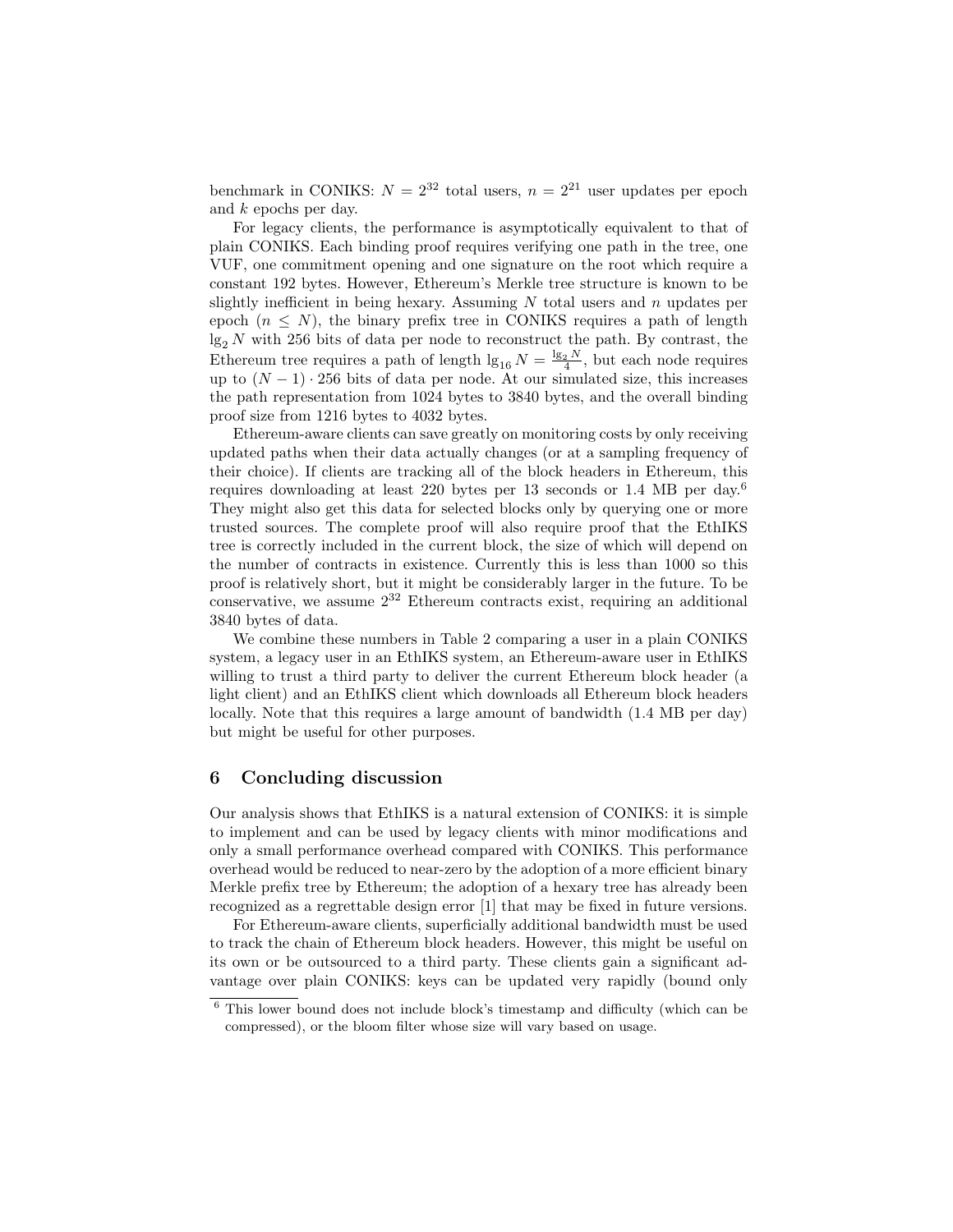<span id="page-9-0"></span>

|                      | <b>CONIKS</b> | EthIKS                                 |     |      |  |
|----------------------|---------------|----------------------------------------|-----|------|--|
|                      | default       | legacy client light client full client |     |      |  |
| lookup (per binding) | 1.2           | 4.0                                    | 7.9 | 7.91 |  |
| monitor (per epoch)  | 0.7           | 2.6                                    | 5.0 | 5.2  |  |
| monitor (daily)      | 17.6          | 62.4                                   | 7.9 | 1401 |  |
| audit (per epoch)    | 0.1           | 0.1                                    |     | 60   |  |
| audit (daily)        | 2.3           | 2.3                                    |     | 1394 |  |

Table 2: Client bandwidth requirements, in kB, assuming a  $\approx 2^{32}$  total users,  $\approx$  $2^{21}$  changes per epoch, 24 epochs per day, and  $\approx 2^{32}$  total Ethereum addresses. A legacy client ignores Ethereum completely and simply uses the EthIKS provider's signed tree roots. A light client trusts Ethereum and relies on a third party to give it the latest Ethereum block header when needed. A full client trusts Ethereum but downloads all Ethereum block headers locally.

by Ethereum's 13 second block generation time). These updates are also independent of the service provider for user-controlled bindings. Furthermore, these clients gain the full security of the Ethereum consensus protocol against equivocation of the provider's state or corruption of the update counters. Overall, this greatly simplifies the service as promises to update are no longer needed (due to the fast update time) and a separate gossip protocol can be eliminated.

The idea of building a naming system on top of Ethereum or other cryptocurrencies is not new. Namecoin [\[5\]](#page-10-8) was the first formal fork of Bitcoin, designed to provide a distributed naming system, and the simplicity of implementing Namecoin in Ethereum (requiring only a few lines of code in the simplest form) has even been used as a "Hello world!" teaching example of Ethereum programming. However, Namecoin has struggled to gain any significant use, with nearly all registered names currently held by squatters [\[3\]](#page-10-9) and no clear economic model for assigning valuable names. It also offers no privacy for users, making it difficult to retrofit to existing communication services. CONIKS (and in turn EthIKS) addresses these problems by assuming a centralized service, which controls the assignment of names and maintains privacy by managing a secret VUF key to obscure name-key bindings. However, the central provider in CONIKS is not fully trusted to avoid inserting spurious keys or equivocating about the state of the system. This is prevented by public monitoring and auditing.

Our contribution is EthIKS, which improves on this design by leveraging the Ethereum network to do this checking. Assuming Ethereum proves to be a secure consensus computer in practice [\[6\]](#page-10-10), EthIKS can enable greatly improved efficiency for clients willing to trust the integrity of Ethereum, while enabling normal CONIKS-like operation for legacy clients. We have implemented this and shown that it is possible today for small providers, costing hundredths of pennies per update to the tree. While the current network may not scale to large providers requiring millions of updates, our work shows that it is asymptotically efficient and therefore possible as the Ethereum network itself scales.